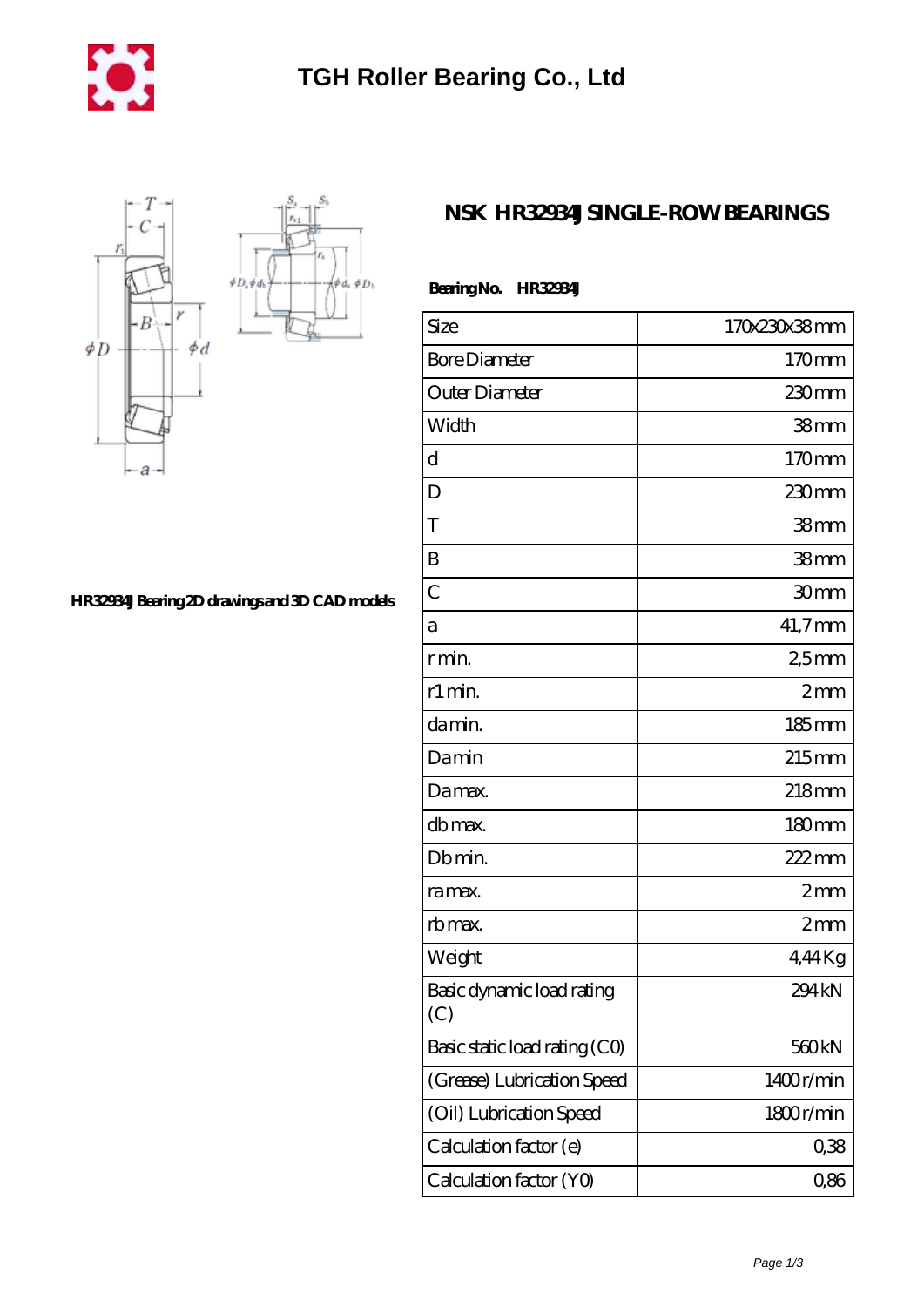

| LangID         | $\mathbf{1}$   |
|----------------|----------------|
| outer r        | $\overline{c}$ |
| $D_{-}$        | 230            |
| TC-BET22       | $\overline{O}$ |
| TC-BET21       | $\overline{c}$ |
| TC-BET23       | $\overline{O}$ |
| inner r        | 25             |
| mass           | 444            |
| GRS rpm        | 1400           |
| $D_{-}b$       | 222            |
| Cr             | 30000          |
| TC-RA          | 4458           |
| DE             | 21423          |
| T-ALP23        | 0              |
| db             | 180            |
| T-ALP22        | 40             |
| Prod_Type3     | TRBSR_MD_A     |
| da             | 185            |
| <b>T-ALP21</b> | 28             |
| Iso            | <b>3DC</b>     |
| ALPHA          | 14333          |
| SDM_           | 199.348        |
| <b>SBRG</b>    | 29             |
| $D_2a2$        | 215            |
| hidYobi        | HR32934J       |
| Y1             | 1.6            |
| $D_a1$         | 218            |
| $B_{-}$        | 38             |
| hidTable       | ecat_NSTPRM    |
| Oil rpm        | 1800           |
| CQ             | 57000          |
| YO             | 0.86           |
|                |                |